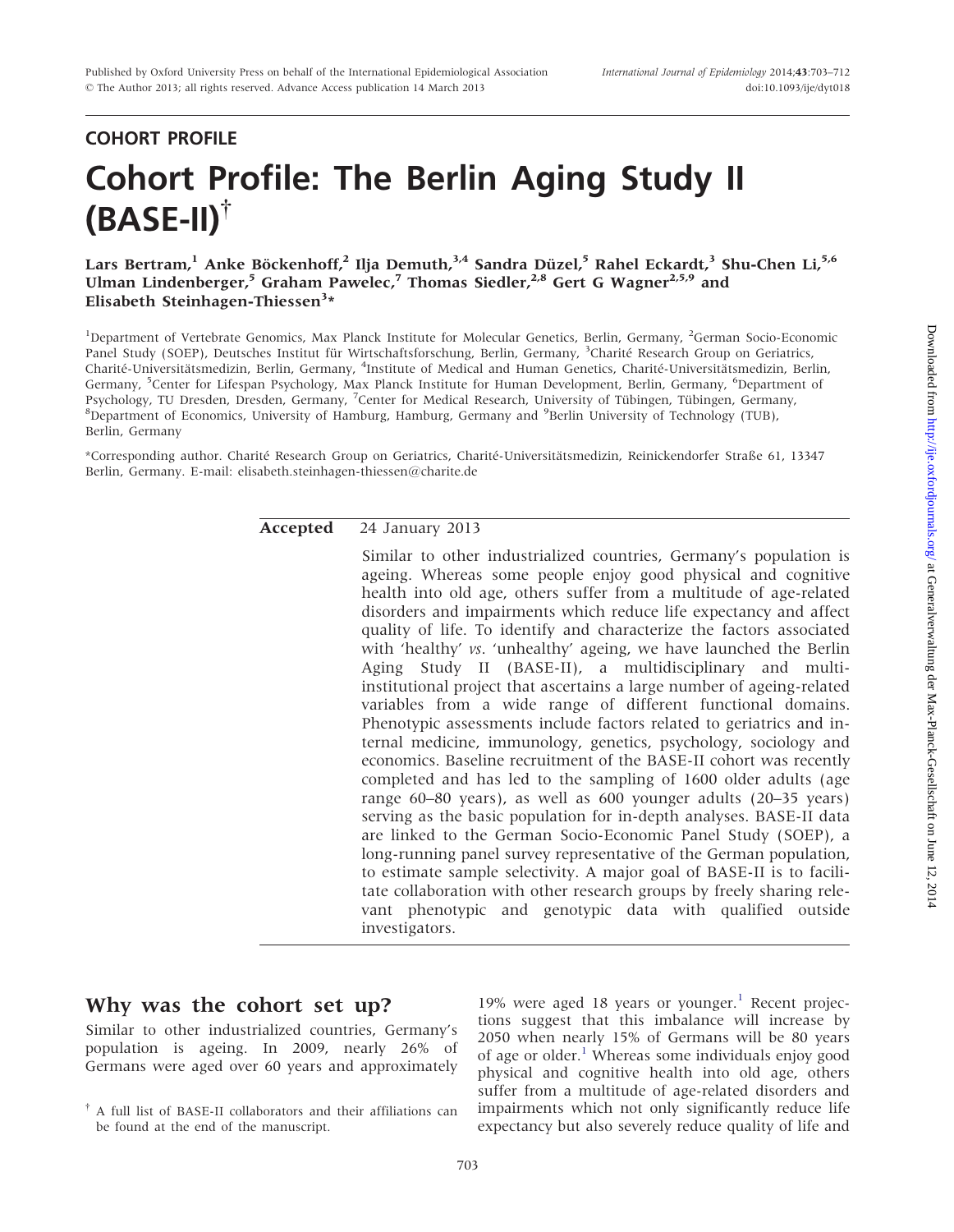|                                                  | Young<br>(Age 20-35 years) |              |                  | Old<br>$(Age 60+ years)$ |           |           |
|--------------------------------------------------|----------------------------|--------------|------------------|--------------------------|-----------|-----------|
| Characteristics                                  |                            |              |                  |                          |           |           |
|                                                  | BASE-II                    | Berlin       | Germany          | BASE-II                  | Berlin    | Germany   |
| Number of observations <sup>a</sup>              | 600                        | 173          | 3802             | 1600                     | 234       | 6487      |
| Ageb                                             | 27.32                      | 27.83        | 27.64            | 66.76                    | $69.62**$ | $70.51**$ |
| Female                                           | 0.50                       | 0.55         | 0.53             | 0.50                     | $0.50*$   | 0.52      |
| German nationality                               | 0.99                       | $0.96*$      | $0.93**$         | 0.99                     | $0.96**$  | $0.96*$   |
| Family status <sup>1</sup>                       |                            |              |                  |                          |           |           |
| Married or living together                       | 0.16                       | 0.19         | $0.27**$         | 0.57                     | $0.65*$   | $0.69**$  |
| Single                                           | 0.84                       | 0.80         | $0.67**$         | 0.09                     | 0.06      | $0.03**$  |
| Divorced/separated                               | $\boldsymbol{0}$           | 0.01         | $0.03**$         | 0.29                     | $0.14**$  | $0.08**$  |
| Widowed                                          | $\mathbf{0}$               | $\mathbf{0}$ | $\boldsymbol{0}$ | 0.05                     | $0.16**$  | $0.19**$  |
| Highest school degree <sup>2</sup>               |                            |              |                  |                          |           |           |
| Elementary school                                | 0.01                       | $0.08**$     | $0.17**$         | 0.16                     | $0.31**$  | $0.54**$  |
| Intermediate school                              | 0.12                       | $0.21**$     | $0.33**$         | 0.27                     | $0.36**$  | $0.20**$  |
| High school                                      | 0.86                       | $0.62**$     | $0.42**$         | 0.51                     | $0.29**$  | $0.18**$  |
| No school or other school                        | 0.01                       | $0.09**$     | $0.08**$         | 0.06                     | 0.05      | $0.08**$  |
| Employment status                                |                            |              |                  |                          |           |           |
| Employed                                         | 0.44                       | $0.71**$     | $0.72**$         | 0.14                     | $0.20**$  | $0.16**$  |
| Self-rated health <sup>3</sup>                   |                            |              |                  |                          |           |           |
| Very good                                        | 0.17                       | 0.12         | 0.19             | 0.08                     | $0.03**$  | $0.03**$  |
| Good                                             | 0.29                       | $0.49**$     | $0.53**$         | 0.32                     | 0.26      | $0.25**$  |
| Fair                                             | 0.18                       | $0.28**$     | $0.21*$          | 0.33                     | $0.47**$  | $0.43**$  |
| Poor or very poor                                | 0.36                       | $0.12**$     | 0.07             | 0.28                     | 0.24      | 0.29      |
| Satisfaction with life in general <sup>4,c</sup> | 7.01                       | 7.06         | 7.12             | 7.49                     | $6.83**$  | $7.00**$  |

<span id="page-1-0"></span>Table 1 Selection of sociodemographic characteristics of the BASE-II cohort and comparison with representative samples from Berlin and Germany

Data sources: BASE-II, SOEP (V28), and unpublished data. All variables for BASE-II are derived from the full baseline cohort  $(n = 2200)$ , except where labelled with  $\frac{1}{n}$   $(n = 2155)$ ,  $\frac{2}{n}$   $(n = 2172)$ ,  $\frac{3}{n}$   $(n = 2188)$ ,  $\frac{4}{n}$   $(n = 2079)$ .

<sup>a</sup>Values are presented as means for continuous variables and proportions for dichotomous variables.

<sup>b</sup>Age is calculated using 2009 as reference.

<sup>c</sup>As measured on a Likert scale<sup>[19](#page-9-0)</sup> ranging from 0 ('completely dissatisfied') to 10 ('completely satisfied').

P-values are based on two-sample t-tests of proportions (for binary outcome variables) and two-sample mean comparison t-tests (for continuous outcome variables) comparing BASE-II with SOEP data for Berlin and Germany (not overlapping with BASE-II): \**P*-value  $\le 0.05$ ; \*\**P*-value  $\le 0.01$ .

increase health care costs. For more than 20 years, our research group has been interested in identifying factors which distinguish 'healthy' from 'unhealthy' ageing. To this end, members of the group initiated the Berlin Aging Study (BASE) in 1988, a multidisciplinary investigation of residents of former West Berlin aged 70 to 100+ years. Between 1990 and 1993, 516 individuals were recruited into the core sample of BASE and broadly examined regarding their mental and physical health, psychological functioning and social as well as economic status. Since then, the study has been continued longitudinally, and surviving participants have been reexamined up to eight times.<sup>[2,3](#page-8-0)</sup> References 4 and 5 highlight some of the scientific contributions of BASE to ageing research. Despite its accomplishments, BASE suffered

from several shortcomings such as small sample size, minimal collection of biological specimens from study participants and a comparatively limited array of health-relevant phenotypic assessments.

To overcome these limitations, we have launched and recently completed baseline recruitment of a second cohort, the Berlin Aging Study II (BASE-II), which comprises 2200 adult volunteers from the Berlin metropolitan area (Table 1). Even more so than its predecessor, BASE-II is a multidisciplinary project aimed at the identification and characterization of factors associated with 'healthy' vs 'unhealthy' ageing. BASE-II includes a multidisciplinary and multi-institutional ascertainment protocol that records a large number of variables from a wide range of different domains for each participant ([Figure 1](#page-2-0)).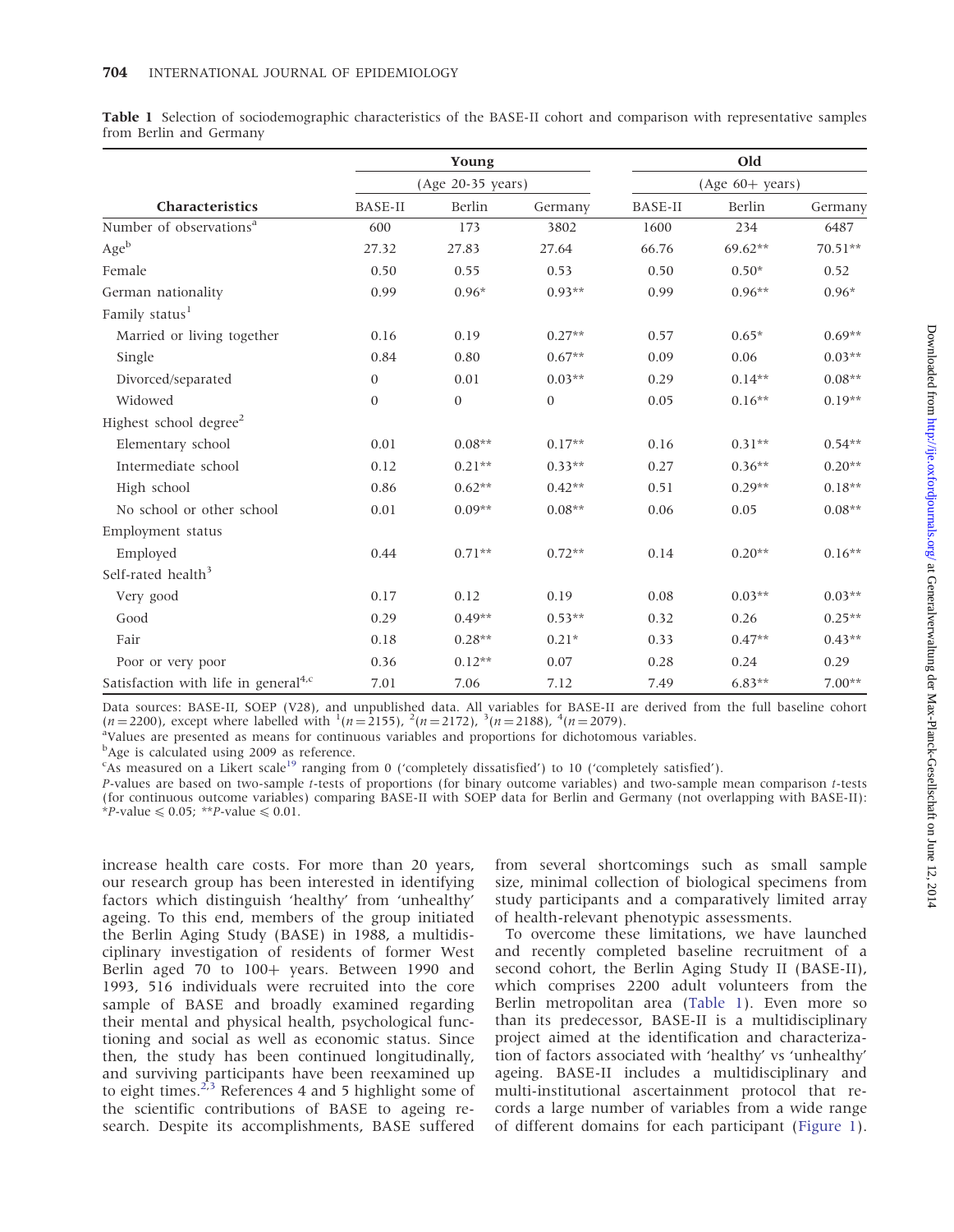<span id="page-2-0"></span>

Figure 1 (a) Overall organizational structure of BASE-II and associated research teams. (b) Project subgroups of BASE-II research teams. CRGG, Charité Geriatric Research Group; MPIMG, Max Planck Institute for Molecular Genetics; SOEP, German Socio-Economic Panel Study; CMRT, Center for Medical Research Tübingen; MPIHD, Max Planck Institute for Human Development

The assessments include factors related to geriatrics and internal medicine, immunology, genetics, psychology, sociology and economics (see legend of [Table 2](#page-3-0) for details).

#### Who is in the cohort?

Only residents of the greater metropolitan area of Berlin, Germany, were eligible for participation in BASE-II. Potential participants were drawn from a

pool of individuals originally recruited at the Max-Planck-Institute for Human Development as part of a number of earlier projects with a focus on neurocognition (a detailed description of these projects can be found at: [http://www.mpib-berlin.mpg.](http://www.mpib-berlin.mpg.de/sites/default/files/media/pdf/25/lip_report_11.pdf) [de/sites/default/files/media/pdf/25/lip\\_report\\_11.pdf](http://www.mpib-berlin.mpg.de/sites/default/files/media/pdf/25/lip_report_11.pdf)).

Briefly, participant recruitment for these and other studies was based on advertisements in local newspapers and the public commuter transport system. This led to approximately 10 000 responders of whom 2875 were invited for an additional screening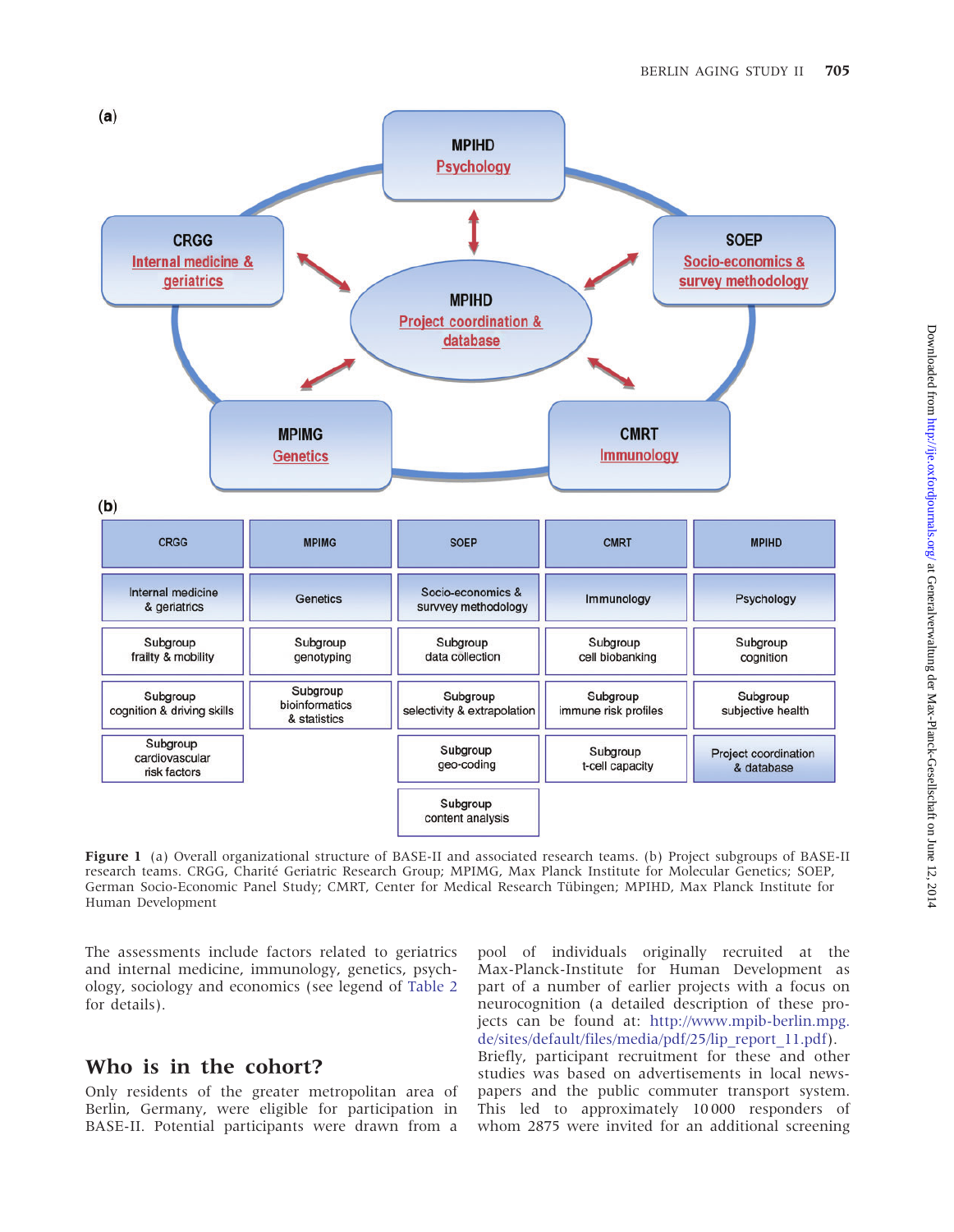| <b>Team</b>  | Domain/<br>research field            | Example assessments/tests                                                                                                                                                                                    |
|--------------|--------------------------------------|--------------------------------------------------------------------------------------------------------------------------------------------------------------------------------------------------------------|
| <b>CRGG</b>  | Anamnesis                            | Medical and family history, lifestyle, medication                                                                                                                                                            |
|              | Questionnaires                       | Physical activity, social aspects (Nikolaus), sexuality, nutrition,<br>hearing                                                                                                                               |
|              | Laboratory values                    | >100 laboratory values incl. oral glucose tolerance test and leucocyte<br>telomere length                                                                                                                    |
|              | Physical status and functional tests | Tinetti Mobility Test, Timed 'Up & Go', Barthel Index, test of fine<br>motor skills, grip strength, anthropometric parameters                                                                                |
|              | Psychological tests                  | MMSE, Clock Completion Test, DemTect, GDS, CERAD plus                                                                                                                                                        |
|              | Other diagnostic tests               | BIA, DEXA, ECG, long-term ECG, audiometry, spirometry; motion<br>monitoring (belt)                                                                                                                           |
| <b>CMRT</b>  | Immunology                           | PBMC surface marker determination by 14-colour flow cytometry;<br>in vitro assays for immune cell integrity; plasma cytokine and<br>chemokine quantification; presence and impact of common<br>herpesviruses |
| MPIHD        | Cognition                            | Executive control; episodic memory; processing speed and variability;<br>risk and decision-making; fluid intelligence, reading abilities                                                                     |
|              | Subjective health                    | Questionnaires of subjective well-being and health                                                                                                                                                           |
| SOEP         | Economics                            | Income; employment status                                                                                                                                                                                    |
|              | Sociology                            | Social stratum                                                                                                                                                                                               |
|              | Political science                    | Values; political preferences                                                                                                                                                                                |
|              | Psychology                           | Personality traits                                                                                                                                                                                           |
|              | Survey methodology                   | Interviewer characteristics; geo-coding                                                                                                                                                                      |
| <b>MPIMG</b> | <b>GWAS</b>                          | Microarray-based SNP genotyping; genome-wide association<br>analyses; imputation                                                                                                                             |
|              | Validation                           | Targeted follow-up genotyping in independent cohorts; meta-analysis                                                                                                                                          |
|              | Fine-mapping                         | Identification of biochemically functional DNA variants, e.g. by direct<br>resequencing                                                                                                                      |

<span id="page-3-0"></span>Table 2 Selection of topics covered in each of the five BASE-II research teams<sup>a</sup>

Examples of the phenotypic and genotypic assessments performed in each BASE-II participant by the various research teams. For many of the domains listed, more assessments will actually be performed; please contact the study coordinator for more details. MMSE, Mini-Mental State Examination; GDS, Geriatric Depression Scale; CERAD, Consortium to Establish a Registry for Alzheimer's Disease; BIA, Bioelectrical Impedance Analysis; DEXA, dual energy X-ray absorptiometry; ECG, electrocardiogram. <sup>a</sup>BASE-II research teams (see also [Figure 1\)](#page-2-0) and status of completion of full baseline assessments: CRGG (full assessments completed in  $n = 1502$  participants): Charité Geriatric Research Group (Main research topic: Internal medicine/geriatrics); CMRT  $(n=250$  completed from a total of 1350 biobanked samples): Center for Medical Research Tübingen (Immunology); MPIHD  $(n = 2134 \text{ completed})$ : Max Planck Institute for Human Development (Psychology & Project Coordination); SOEP (n = 1447 completed): German Socio-Economic Panel Study (Socio-economics and survey methodology); MPIMG ( $n = 1976$  completed): Max Planck Institute for Molecular Genetics (Genetics); GWAS: Genome-Wide Association Study.

(either in-house or by telephone), leading to 2262 individuals eligible for inclusion in BASE-II, i.e. 79% of those who were initially invited. From these, we selected 2200 individuals to represent the BASE-II baseline cohort [\(Table 1\)](#page-1-0) based on their age and sex as follows. A total of 1600 participants were assigned to an older subgroup aged between 60 and 80 years, whereas the remaining 600 individuals were assigned to a younger subgroup (serving as a reference population) aged between 20 and 35 years. By design, each age subgroup contains equal numbers of males and females. See [Table 1](#page-1-0) for other socio-demographic details of the BASE-II baseline cohort.

Some ageing-related changes, such as decline in perceptual speed, begin in early adulthood. At the same

time, recent longitudinal studies indicate that average performance on other cognitive abilities, such as episodic memory, is relatively stable until about 60 years of age, and starts declining thereafter.<sup>[6](#page-8-0)</sup> Hence, we decided to start observing older adults at an age where most would show subsequent decline on most variables of interest.

Comparisons with representative survey data from Berlin and Germany, ascertained via the SOEP questionnaire (see below), reveal that BASE-II participants are characterized by higher education and better self-reported health status than the general population of Berlin and Germany [\(Table 1](#page-1-0)). In addition, BASE-II participants in the older subgroup report a significantly higher divorce/separation rate than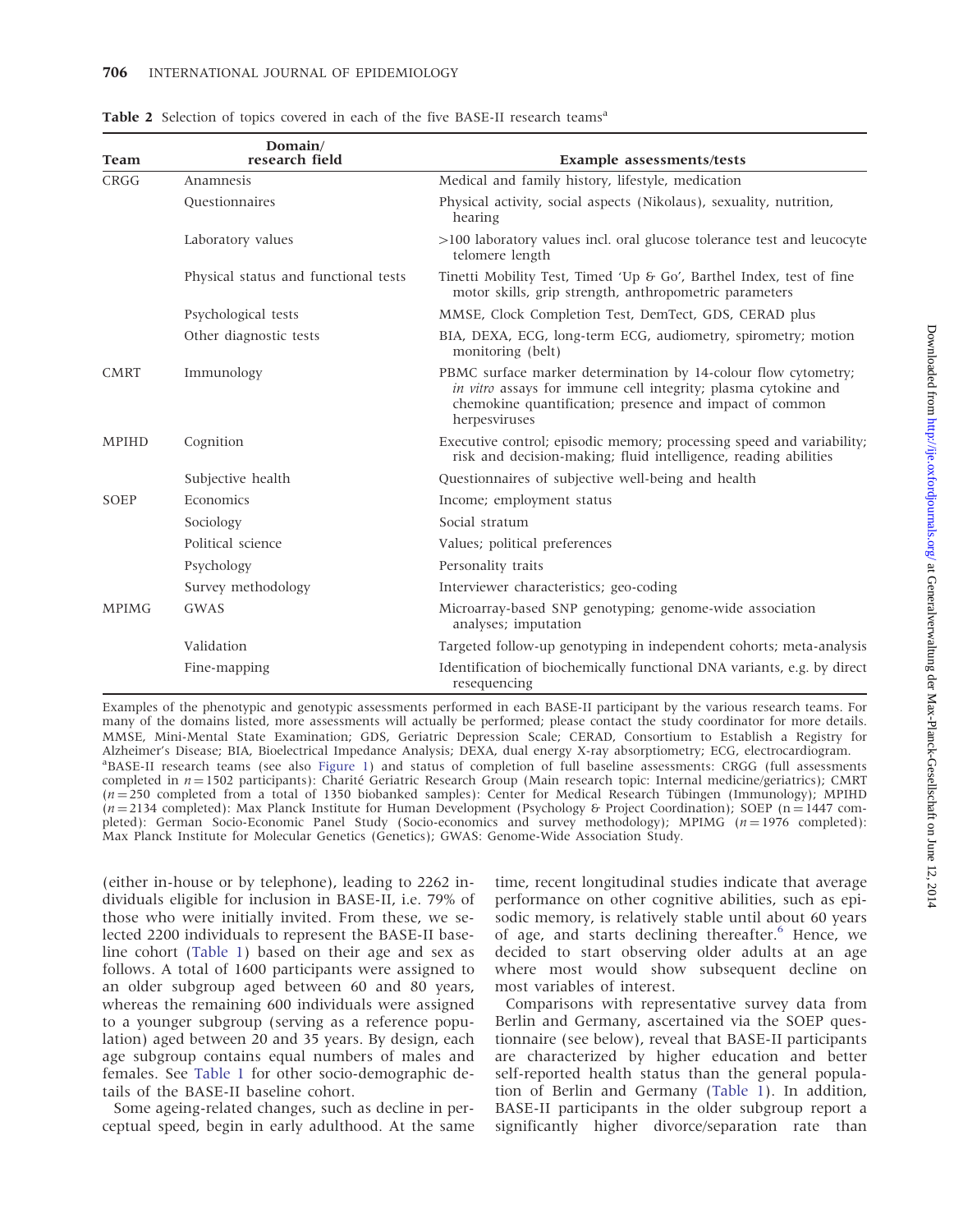participants in the age-matched reference populations. For convenience samples such as BASE-II this is a commonly observed phenomenon.<sup>[7](#page-8-0)</sup>

#### What has been measured?

Human ageing is a complex process affecting a large number of correlated domains. Consequently, ageing research requires multi-dimensional data collection as well as extensive multi-disciplinary collaborations. Both aspects are strongly emphasized in BASE-II where we have assembled a multi-disciplinary research team consisting of specialists in geriatrics, internal medicine, immunology, psychology, genetics, sociology, and economics [\(Figure 1](#page-2-0)). A major challenge for studies dealing with ascertained research cohorts is to systematically determine the degree of sampling bias and to judge the extent to which results can be generalized to the population as a whole. To this end, selectivity and representativeness of our sample is evaluated [via the German Socio-Economic Panel Study (SOEP)] and—whenever necessary—accounted for by a team specialized in survey methodology in the context of cohort studies. The scope and breadth of our assessments makes BASE-II unique in the field of human ageing research. Below we provide brief overviews of the various phenotypic domains examined in each participant by the respective research teams (see also [Table 2](#page-3-0)).

- (i) Internal medicine/geriatrics (Charité Research Group on Geriatrics; CRGG): In addition to providing an in-depth history of current and previous medical conditions, this branch of BASE-II is performing an exhaustive medical examination guided by an extensive array of laboratory and functional tests. All tests and examinations are part of a 2-day study protocol designed to assess each individual's objective and subjective health status. In addition to recording disease states, we also monitor domains which are known to deteriorate with normal ageing (e.g. grip strength, hearing, vision, mobility, bone density), and determine each participant's activities of daily living, nutritional habits, current and past use of medication, as well as self-rated health. Alongside the medical assessments, each person undergoes a neuropsychological screening for the detection of dementia or mild cognitive impairment [e.g. via the Mini-Mental State Examination (MMSE), clock drawing test and the early dementia screening test (DemTect)]. Overall, we assess more than 4000 individual phenotypic variables in this branch of BASE-II.
- (ii) Immunology (Center for Medical Research, University of Tübingen; CMRT): The immunological assessments of BASE-II aim to

determine specific 'immune risk profiles' (IRPs) of each participant. The IRP concept is tightly linked to the occurrence of immunosenescence, i.e. dysregulated or compromised immunity in the elderly, possibly modifying susceptibility to a number of age-related diseases.[8](#page-8-0) Determining an individual's IRP entails measuring—at each visit—a number of immune parameters ex vivo, using peripheral blood mononuclear cells (PBMC) derived from whole-blood samples of each BASE-II participant. In addition we systematically determine antibody titres for common viral antigens [e.g. originating from infections with cytomegalovirus (CMV), herpes simplex virus (HSV) and other herpes viruses] and measure plasma levels of multiple cytokines and chemokines.

- (iii) Psychology (Max Planck Institute for Human Development; MPIHD): Adequate cognitive functioning is a major prerequisite for many aspects of 'successful' ageing and for preserving a self-determined lifestyle. Hence, the psychology branch of BASE-II performs a large number of cognitive tests covering a comprehensive array of cognitive abilities. The 6-h assessment protocol is divided into two sessions of 3 h each and applies test batteries to evaluate working memory, attention control, word and object recall, fluid intelligence, verbal skills and decision making, as well as risk-taking behaviour. Another focus is to explore subjective parameters via the use of questionnaires. These cover areas such as self-rated health and well-being, coping and general attitudes towards the ageing process.
- (iv) Socio-economics and survey methodology (German Socio-Economic Panel Study; SOEP): All BASE-II participants are asked to complete the SOEP questionnaire, which is applied to a representative longitudinal survey of  $\sim$ 20000 adults in Germany.<sup>[9](#page-8-0)</sup> The questionnaire assesses over 120 socio-economic and behavioural variables (such as marital status, income, self-rated health, personal traits etc.), which have been exhaustively tested for their validity and reliability in the context of panel studies. $10$  In addition, all BASE-II survey data are 'geo-coded', i.e. each participant is assigned an almost exact geographical coordinate according to the street block of his/her residential address [\(Figure 2](#page-5-0)). $^{11}$  $^{11}$  $^{11}$ In the context of BASE-II these data are used to achieve two goals: First, SOEP data allow the identification of and adjustment for potential confounders in the phenotype/genotype assessments of the other branches. Owing to the availability of SOEP data for representative collections of  $\sim$ 1000 participants from Berlin (randomly drawn and not included in BASE-II) and  $\sim$ 20 000 individuals representative for all other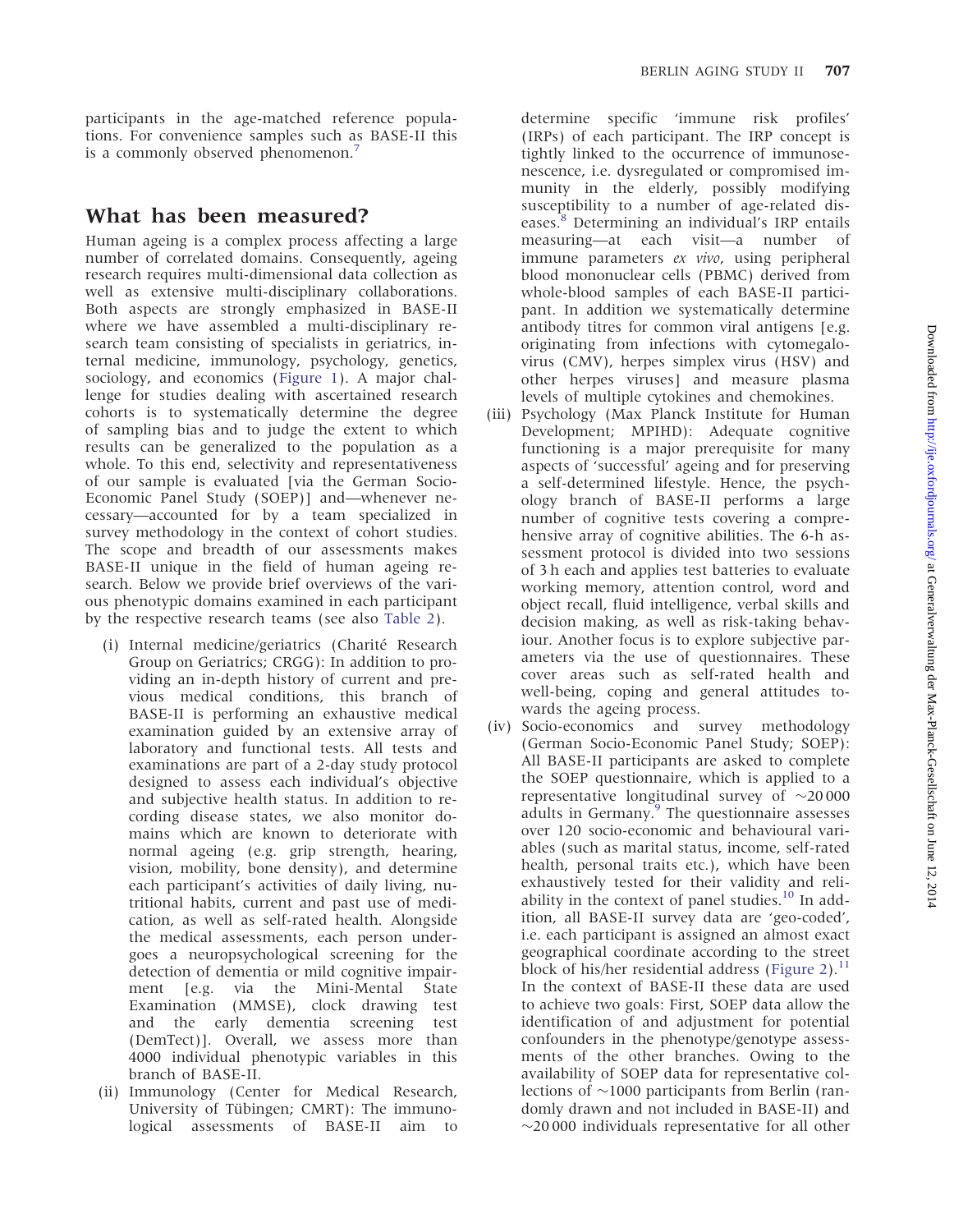<span id="page-5-0"></span>

Figure 2 Example of geo-coding in the BASE-II cohort. Each BASE-II participant's address is first recoded to the coordinates of the centre of the home address street block and then mapped onto a local street map [provided by OpenStreetMap ([http://www.openstreetmap.org\)](http://www.openstreetmap.org)]. For each coordinate, a wealth of auxiliary environmental information is available (such as nearest distance to certain points of interest, climate, precipitation etc.) which can be incorporated in BASE-II specific analyses. The large map in the centre of the figure indicates geo-coded BASE-II participants with SOEP data currently available ( $n = 1447$ ); the smaller map at the top left indicates the number of SOEP respondents living in Berlin not included in BASE-II ( $n = 407$ ; see also [Table 1](#page-1-0))

regions across Germany, we are also able to systematically assess and adjust for ascertainment bias in the BASE-II cohort. Secondly, many SOEP items (e.g. subjective well-being, risk aversion) are interesting phenotypic outcome variables themselves and can be analysed with data from the other domains (e.g. genetics).

(v) Genetics (Max Planck Institute for Molecular Genetics; MPIMG): Many of the phenotypes measured in BASE-II are under 'complex genetic' control. That is, a substantial fraction of their phenotypic variance can be explained by the effects of common DNA sequence variants ('polymorphisms'). To elucidate the impact of genetics on the phenotypes assessed by the other subprojects, each BASE-II participant is subjected to microarray-based genome-wide genotyping of single nucleotide polymorphisms (SNPs) using the Genome-Wide Human SNP Array 6.0 from Affymetrix Inc. (already completed in  $\sim$ 90% of all participants).<sup>[12](#page-8-0)</sup> This array directly measures approximately 900 000 SNP markers. Based on these data, we will be able to infer genotypes at several million untyped SNPs using recently developed imputation strategies. Using currently available genetic reference populations, we can impute genotypes of up to 10 million additional SNP markers for the actual association analyses.<sup>[13](#page-8-0)</sup> The most compelling signals will be validated in data sets of up to 2000 independent individuals followed by systematic fine-mapping to identify the underlying functional DNA variants.[14](#page-8-0) Ultimately, this subproject will lead to a comprehensive genome-wide 'map' of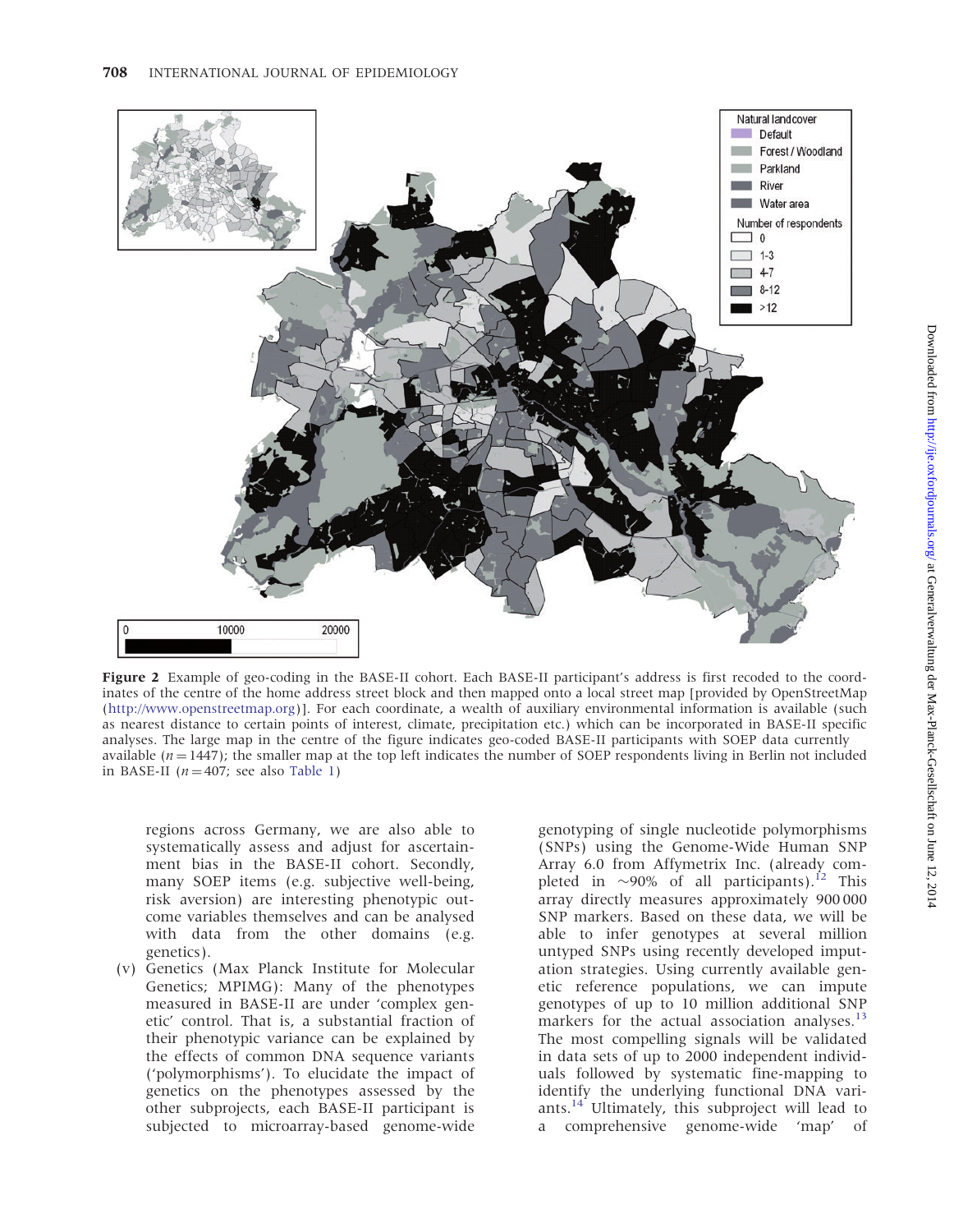validated genetic loci with significant effects on ageing-related phenotypes of relevance in BASE-II and other cohorts.

#### What has it found to date? Key findings and publications

At the time of writing (October 2012), in-depth examinations have been completed in approximately two-thirds or more (depending on the phenotypic domain) of the 2200 baseline BASE-II participants (see [Table 2](#page-3-0)). This includes the microarray-based genotyping allowing preliminary genome-wide association analyses to be performed in this data set. In the following paragraph, we will highlight the results derived from BASE-II baseline data assessing the potential impact of genetic polymorphisms in brain-derived neurotrophic factor (BDNF) on cognitive performance.

BDNF is a neurotrophin that plays an important role in regulating activity-dependent synaptic plasticity, which is essential in human memory functions. The results summarized below and in Figure 3 are based on investigations of the effect of a well-established genetic polymorphism in the BDNF gene on episodic memory performance. This polymorphism (rs6265) leads to a substitution of one amino acid in the BDNF protein (i.e. changing a valine [Val] to methionine [Met] at codon 66; a.k.a. Val66Met) and appears to control the neuronal secretion of BDNF in humans in the sense that carriers of the Met allele show lower levels of BDNF as compared with the Val allele.<sup>15</sup> In one of our analyses, we compared older and younger BASE-II participants on backwards serial recall performance. Serial recall memory typically yields a U-shaped function, with better recall performance for items at the beginning and at the end of a list. We found a significant difference between Met- and Val/Val-carriers in the sample of older adults, but not in the sample of younger adults. These results, originally published in a subset of 948 BASE-II partici-pants,<sup>[16](#page-9-0)</sup> have been followed up in the full BASE-II cohort in individuals with genotype and phenotype data available ( $n = 1570$ ). The updated results continue to show an overall correlation between memory performance and rs6265 Met-allele carrier status (F = 4.56;  $P < 0.05$ ). However, the age x BDNF interaction was attenuated, now only showing a statistical trend for the effect to be more pronounced in older adults (P-value for age x BDNF  $interaction = 0.1$ ; Figure 3). These findings hint at the possibility that some genetic effects may be 'magnified' with increasing age when brain and cognitive resources become more limited, $17$  and emphasize the need to assess both young and old adults in projects aimed at elucidating ageing-related biological effects.



Figure 3 The impact of brain-derived neurotrophic factor (BDNF) on cognitive performance. Average proportion of items correctly recalled in a backward serial recall test separated by age and BDNF polymorphism. A difference in memory performance is observed between Met-carriers vs Val/Val-carriers, with the latter showing better memory performance. This effect appears to be slightly more pronounced in the older subsample, although the age x interaction only showed a marginal effect ( $P = 0.1$ ;  $n = 1570$ participants, see text for more details)

### What are the main strengths and weaknesses?

As outlined above, we consider as major strengths of BASE-II the following: (i) The study's in-depth and multi-disciplinary examination and analysis protocol assessing a very large number of ageing-related phenotypes from very diverse domains. These include fields as diverse as psychology, molecular genetics, immunology, economics, sociology and survey methodology [\(Figure 1\)](#page-2-0). Especially the survey data together with the detailed geo-coding ([Figure 2](#page-5-0)) will allow us to detect and account for selectivity and other sources of bias with respect to the representativeness of our cohort. For instance, first comparisons between BASE-II participants and representative groups of older and younger adults in Berlin and Germany show that people with a higher educational background and those with a more positive outlook on life are more willing to participate (see [Table 1](#page-1-0)). These findings suggest that weighting for these indicators in the context of medical and psychological surveys might be as important as in social scientific research. (ii) In addition to providing a broad assessment of phenotypic and genotypic variability associated with human ageing, another strength of BASE-II is the depth of its ascertainment with 2200 participants recruited at baseline. This sample size provides excellent power to detect even small effect sizes across a wide range of scenarios. For instance, in the older subgroup alone  $(n = 1600)$  we are able to detect genetic factors that explain down to 3% of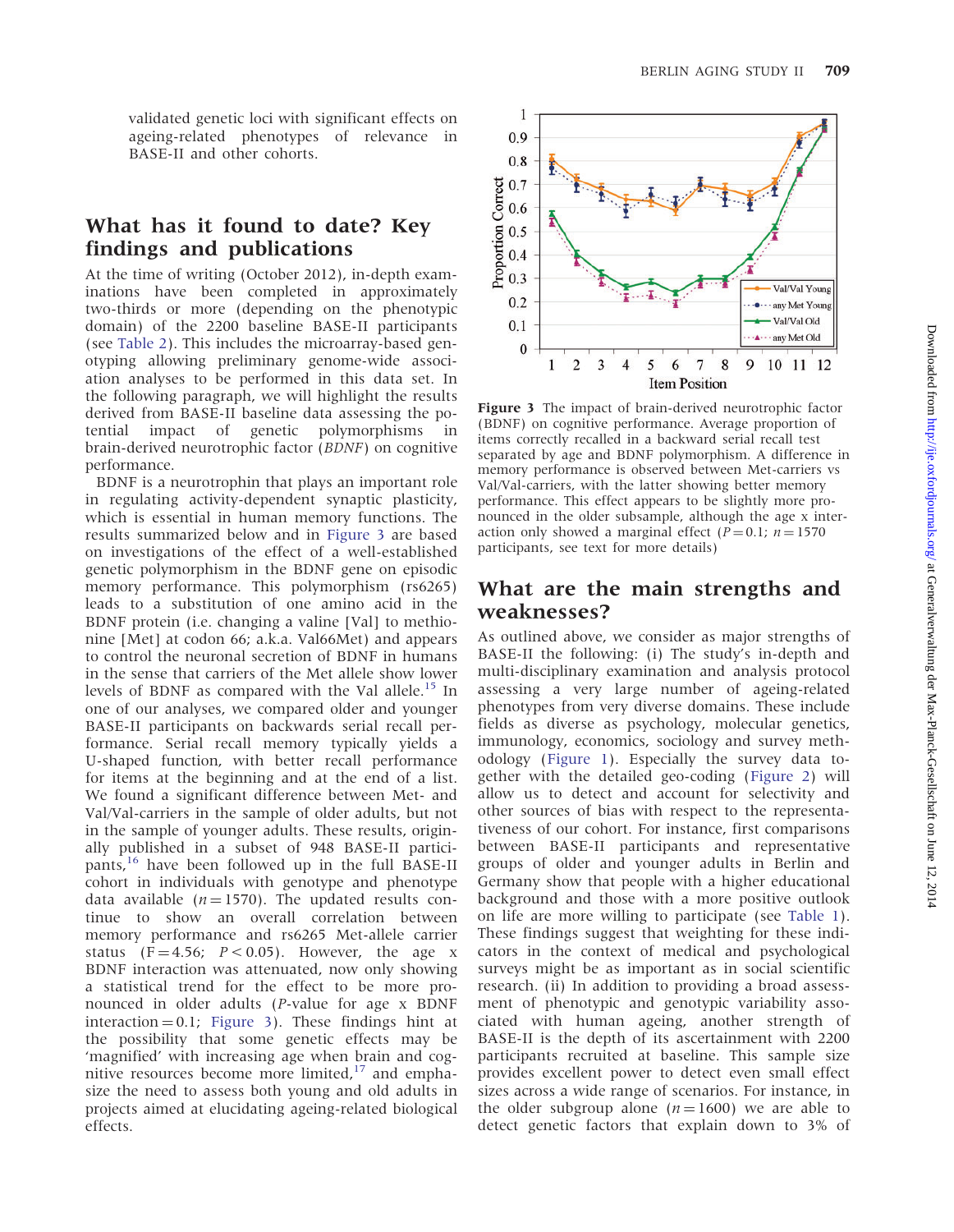the phenotypic variance of quantitative traits with  $>90\%$  power at an alpha-level of 5 x 10<sup>-8</sup>, which represents a common threshold to declare the genome-wide significance of association findings.<sup>[12](#page-8-0)</sup> (iii) Additionally, all of the principal research teams involved have a long-standing history of working together on related research projects. Furthermore, three teams (geriatrics, psychology and social sciences) were already involved in leading and completing BASE-II's predecessor study (BASE, see above). Collaboration across research groups will be greatly facilitated by the fact that all but one of the participating centres are located in the city of Berlin.

Potential weaknesses of BASE-II include the following. Owing to our heterogeneous ascertainment scheme, some of the hypothesis-generating results may be biased. Although this limitation can be addressed to a certain extent by adjustments (weighting) based on representative SOEP survey and geo-coded neighbourhood data, the possibility of selection bias always remains. Of course, this is not only true for every cohort study with non-random recruitment schemes (like BASE-II), but also for all studies based on voluntary participation. The latter is the case for all surveys and creates selective nonresponse. In addition, although the overall sample size of BASE-II is sufficiently large to address many research questions (see above), it is too small for other areas. For instance, many age-related disorders have prevalence rates <10% (e.g. Parkinson's disease, many age-related cancers), and can therefore not be sufficiently studied in BASE-II. At the same time, the scope of our multi-dimensional assessment and analysis protocol vastly increases the chances to identify many of the major factors underlying age-associated disorders and impairments. Hopefully in the not too distant future the results of our project—in concert with other related projects in Germany and elsewhere—will help to develop efficient measures to decelerate or even prevent some of the most pressing age-associated functional and social impairments.

## Can I get hold of the data? Where can I find out more?

More details about BASE-II can be found at a dedicated website: [http://www.base2.mpg.de.](www.base2.mpg.de) One of the declared goals of BASE-II is to enable and facilitate collaboration with other research laboratories. Interested groups should contact our study coordinator (Dr Katrin Schaar; contact details are available from the above website), for the data-sharing application form. Each application will be reviewed by the BASE-II Steering Committee (currently: L.B., U.L., G.P., E.St-T and G.G.W.) and the decision communicated to the applicants usually within 4 weeks of submission. Currently, BASE-II data are already being used in a number of collaborative research projects, including but not limited to studies on the genetics of multiple sclerosis (University of Mainz, Germany)<sup>18</sup> and coronary heart disease (University of Schleswig Holstein, Lübeck, Germany), self-rated health (as part of the GENEQOL consortium led by the University of Amsterdam, the Netherlands) and the genetics of cognitive phenotypes (University of Southern California, USA).

### Additional BASE-II investigators

Martin Becker,<sup>i</sup> Nina Bucholtz,<sup>ii</sup> Evelyna Derhovanessian,<sup>iii</sup> Denis Gerstorff,<sup>iv</sup> Jan Goebel,<sup>v</sup> Hauke Heekeren,<sup>i,vi</sup> Martin Kroh,<sup>v</sup> Tian Liu,<sup>i,vii</sup> Wilfried Nietfeld,<sup>vii</sup> Martin Lövdén,<sup>i,viii,ix</sup> Ludmila Müller, Goran Papenberg,<sup>i,viii</sup> Katrin Schaar,<sup>i,ii</sup> Brit-Maren M Schjeide,<sup>vii</sup> Florian Schmiedek<sup>i,v,x</sup> and Julia Schröder.<sup>vii</sup> affiliated as follows:

<sup>i</sup>Center for Lifespan Psychology, Max Planck Institute for Human Development, Berlin, Germany, iiCharité Research Group on Geriatrics, Charité-Universitätsmedizin, Berlin, Germany, iiiCenter for Medical Research, University of Tübingen, Tübingen, Germany, ivDepartment of Psychology, Humboldt Universität zu Berlin, Berlin, Germany, <sup>v</sup>German Socio-Economic Panel Study (SOEP), Deutsches Institut für Wirtschaftsforschung, Berlin, Germany, <sup>vi</sup>Department of Education and Psychology, Free<br>University, Berlin, Germany, <sup>vii</sup>Department of University, Berlin, Germany, Vertebrate Genomics, Max Planck Institute for<br>Molecular Genetics, Berlin, Germany, <sup>viii</sup>Aging Molecular Genetics, Berlin, Germany, Research Center, Karolinska Institutet, Stockholm, Sweden, <sup>ix</sup>Department of Psychology, Lund University, Lund, Sweden and <sup>x</sup>German Institute for International Educational Research (DIPF), Frankfurt am Main, Germany.

## Funding

This article was produced as part of the BASE-II research project which is supported by the German Federal Ministry of Education and Research (Bundesministerium für Bildung und Forschung, BMBF) under grant numbers #16SV5536K, #16SV5537, #16SV5538, and #16SV5837 (previous BMBF support via grant #01UW0808) until December 2014. Another source of funding is the Max Planck Institute for Human Development (MPIHD), Berlin, Germany. Additional contributions (e.g. equipment, logistics, personnel) are made from each of the other participating sites. Support for follow-up of the other domains will be sought after completion of the current project cycle. Responsibility for the contents of this publication lies with the authors.

# Acknowledgements

We are deeply indebted to all individuals who have agreed to participate in BASE-II. We would further like to thank Hans Lehrach, Christina M Lill, Uta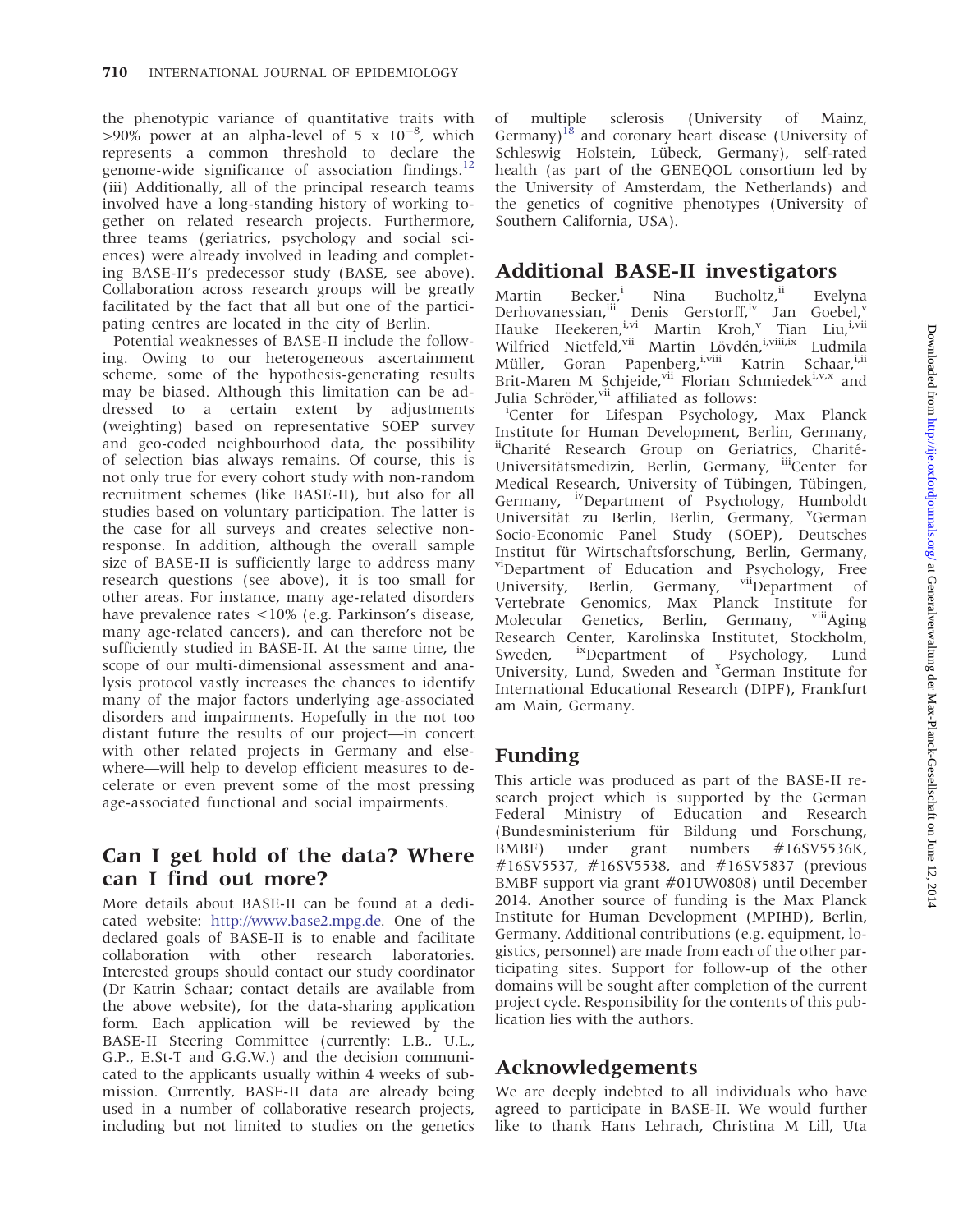<span id="page-8-0"></span>Marchfelder and Carolin Stockmeyer (all MPI for Molecular Genetics) and Thomas Sander (Cologne Center for Genomics, Cologne, Germany) for DNA sample preparation and genotyping; Karin Hähnel and Lilly Oettinger (both Center for Medical Research Tübingen) for performing the immunological experiments; all staff members involved in the medical examinations of participants and documentation, especially Fadel Arnaout, Nadja El-Zidy-Ibrahim, Mike Heinig, Mohamed Ibrahim, Christiane Lehmann, Jivko Nikolov and Dominik Spira (all Charité Research Group on Geriatrics); all staff members and PhD students involved in organizing the assessments of cognitive phenotypes, particularly Kirsten Becker, Bernd Wischnewski and Julia Wolff (all Center for Lifespan Psychology, Max Planck Institute for Human Development), as well as staff members from the IT department, particularly Wolfgang Assmann and Sebastian Schröder (Max Planck Institute for Human Development); staff members from the SOEP, particularly Juergen Schupp (at the German Institute for Economic Research—DIW Berlin), and Nico Siegel and his team (TNS Infratest Sozialforschung, Munich Germany) for running the SOEP-alike fieldwork of BASE-II. All co-workers listed above have confirmed their agreement to be acknowledged in this paper.

Conflict of interest: None declared.

#### KEY MESSAGES

- BASE-II is a multi-disciplinary project aimed at identifying and characterizing factors associated with 'healthy' and 'unhealthy' ageing in 2200 adults from Berlin, Germany.
- Comparing BASE-II data with those from participants of the representative German Socio-Economic Panel Study (SOEP) showed a significant overrepresentation of persons with higher education and those with a higher life satisfaction.
- Overrepresentation of certain groups is relatively common in self-recruiting studies (convenience samples) and emphasizes the need to adjust for such non-demographic indicators, which is made possible for each BASE-II participant owing to the availability of representative SOEP data.
- Correlating memory performance with a common non-synonymous polymorphism (rs6265) in the gene encoding brain-derived neurotrophic factor (BDNF) revealed significantly better memory performance in carriers who were homozygous for the valine allele as compared with the remainder of the sample.

#### References

- <sup>1</sup> Sutterlin S, Hossmann I, Klingholz R. Demenz ist ein Teil des Lebens [Dementia is a part of life]. Demenz Report. Berlin: Berlin-Institut für Bevölkerung und
- Entwicklung, 2011.<br><sup>2</sup> Baltes PB, Mayer KU. The Berlin Aging Study: Aging from 70<br>to 100. Cambridge: Cambridge University Press, 2001.
- <sup>3</sup> Lindenberger U, Smith J, Mayer KU, Baltes PB. Die Berliner Altersstudie [the Berlin Ageing Study]. 3rd edn.<br>Berlin: Oldenbourg Akademieverlag. 2009.
- $4$  Lindenberger U, Ghisletta P. Cognitive and sensory declines in old age: gauging the evidence for a common cause. *Psychol Aging* 2009;24:1–16.
- <sup>5</sup> Lindenberger U, Singer T, Baltes PB. Longitudinal selectivity in aging populations: separating mortality-associated versus experimental components in the Berlin Aging Study (BASE). J Gerontol B Psychol Sci Soc Sci 2002;57: 474–82.
- <sup>6</sup> Rönnlund M, Nyberg L, Bäckman L, Nilsson L-G. Stability, growth, and decline in adult life span development of declarative memory: cross-sectional and longitudinal data from a population-based study. Psychol Aging
- 2005;20:3–18.<br>Siedler T, Schupp J, Spiess CK, Wagner GG. The German Socio-Economic Panel (SOEP) as Reference Data Set. Schmollers Jahrbuch 2009;129:367–74.
- <sup>8</sup> Derhovanessian E, Larbi A, Pawelec G. Biomarkers of human immunosenescence: impact of Cytomegalovirus infection. Curr Opin Immunol 2009;21:440-45.
- Wagner GG, Frick JR, Schupp J. The German Socio-Economic Panel Study (SOEP): Scope, Evolution and
- Enhancements. *Schmollers Jahrbuch* 2007;127:139–69.<br><sup>10</sup> Frick JR, Jenkins SP, Lillard DR, Lipps O, Wooden M. The Cross-National Equivalent File (CNEF) and its member countries household panel studies. Schmollers Jahrbuch
- 2007;127:627-54.<br><sup>11</sup> Lakes T. Geodata: Building on Progress: Expanding the Research Infrastructure for the Social, Economic and Behavioral Sciences. 1st edn. Birmingham: Budrich
- UniPress, 2011, pp. 325–40.<br><sup>12</sup> McCarthy MI, Abecasis GR, Cardon LR *et al*. Genomewide association studies for complex traits: consensus, uncertainty and challenges. Nat Rev Genet 2008;9:356–69.
- Marchini J, Howie B, Myers S, McVean G, Donnelly P. A new multipoint method for genome-wide association studies by imputation of genotypes. Nat Genet 2007;39: 906-13.
- $^{14}$  Bertram L, Lange C, Mullin K et al. Genome-wide association analysis reveals putative Alzheimer's disease susceptibility loci in addition to APOE. Am J Hum Genet 2008;83:623–32. <sup>15</sup> Egan MF, Kojima M, Callicott JH et al. The BDNF
- Val66Met polymorphism affects activity-dependent